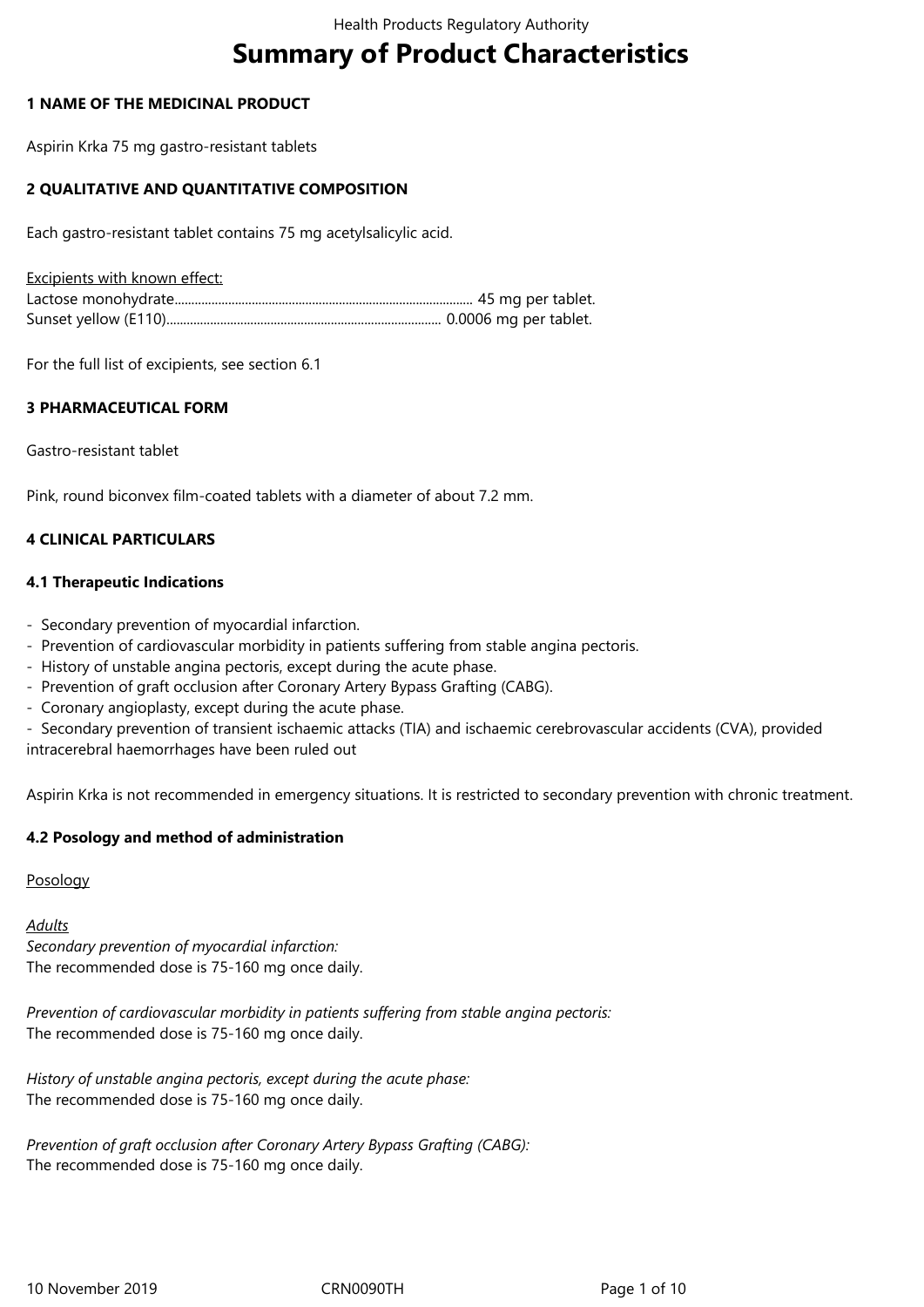*Coronary angioplasty, except during the acute phase:* The recommended dose is 75- 160 mg once daily.

*Secondary prevention of transient ischaemic attacks (TIA) and ischaemic cerebrovascular accidents (CVA), provided intracerebral haemorrhages have been ruled out:* The recommended dose is 75-325 mg once daily.

Aspirin Krka should not be used at higher doses unless advised by a doctor, and the dose should not exceed 325 mg a day. For dosage, national and local treatment guidelines should be taken into account.

### *Elderly*

In general, acetylsalicylic acids should be used with caution in elderly patients who are more prone to adverse events. The usual adult dose is recommended in the absence of severe renal or hepatic insufficiency (see sections 4.3 and 4.4). Treatment should be reviewed at regular intervals.

### *Paediatric population*

Acetylsalicylic acid should not be used in children and adolescents younger than 16 years, except on medical advice where the benefit outweighs the risk (see section 4.4).

### Method of administration

### For oral use.

The tablets should be swallowed whole with sufficient fluid (1/2 glass of water). Due to the gastro resistant coating the tablets should not be crushed, broken or chewed because coating prevents irritant effects on the gut.

### Duration of administration:

Long-term treatment with the lowest possible dose.

### **4.3 Contraindications**

- Hypersensitivity to the active substance or prostaglandin synthetase inhibitors (e.g. certain asthma patients who may suffer an attack or faint) or to any of the excipients listed in section 6.1;

-Active, or history of recurrent peptic ulcer and/or gastric/intestinal haemorrhage, or other kinds of bleeding such as cerebrovascular haemorrhages;

- Haemorrhagic diathesis; coagulation disorders such as haemophilia and thrombocytopenia;
- Severe hepatic impairment;
- Severe renal impairment;
- Severe cardiac insufficiency;
- Doses >100 mg/day during the third trimester of pregnancy (see section 4.6);
- Methotrexate used at doses >15 mg/week (see section 4.5).

### **4.4 Special warnings and precautions for use**

Aspirin Krka is not suitable for use as an anti-inflammatory/analgesic/antipyretic.

Recommended for use in adults and adolescents from 16 years of age. This medicinal product is not recommended for use in adolescents/children under 16 years unless the expected benefits outweigh the risks. Acetylsalicylic acid may be a contributory factor in the causation of Reye's Syndrome in some children.

There is an increased risk of haemorrhage and prolongation of bleeding time particularly during or after surgery(even in cases of minor procedures, e.g. tooth extraction). Use with caution before surgery, including tooth extraction. Temporary discontinuation of treatment may be necessary.

Aspirin Krka is not recommended during menorrhagia where it may increase menstrual bleeding.

Aspirin Krka is to be used with caution in cases of uncontrolled hypertension and when patients have a past history of gastric or duodenal ulcer or haemorrhagic episodes or are undergoing therapy with anticoagulants.

10 November 2019 CRN0090TH Page 2 of 10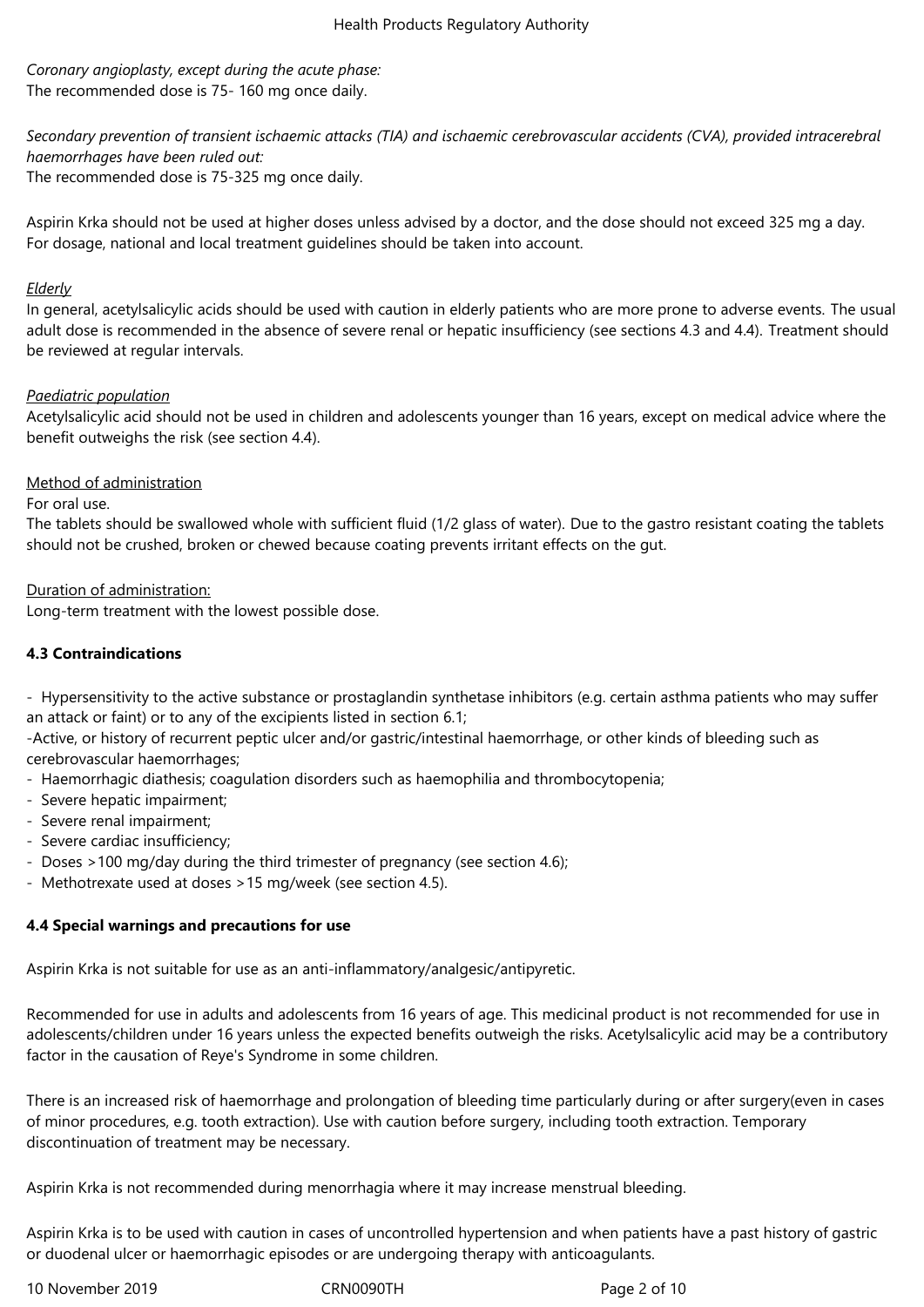Patients should report any unusual bleeding symptoms to their physician. If gastrointestinal bleeding or ulceration occurs the treatment should be withdrawn.

Acetylsalicylic acid should be used with caution in patients with moderately impaired renal or hepatic function (contraindicated if severe), or in patients who are dehydrated since the use of NSAIDs may result in deterioration of renal function. Liver function tests should be performed regularly in patients presenting slight or moderate hepatic insufficiency.

Acetylsalicylic acid may promote bronchospasm and asthma attacks or other hypersensitivity reactions. Risk factors are existing asthma, hay fever, nasal polyps or chronic respiratory diseases. The same applies for patients who also show allergic reaction to other substances (e.g. with skin reactions, itching or urticaria).

Serious skin reactions, including Stevens-Johnson syndrome, have rarely been reported in association with the use of acetylsalicylic acid (see section 4.8). The treatment with Aspirin Krka should be discontinued at the first appearance of skin rash, mucosal lesions, or any other sign of hypersensitivity.

Elderly patients are particularly susceptible to the adverse effects of NSAIDs, including acetylsalicylic acid especially gastrointestinal bleeding and perforation which may be fatal (see section 4.2). Where prolonged therapy is required, patients should be reviewed regularly.

Concomitant treatment with Aspirin Krka and other drugs that alter haemostasis (i.e. anticoagulants such as warfarin, thrombolytic and antiplatelet agents, anti-inflammatory drugs and selective serotonin reuptake inhibitors) is not recommended, unless strictly indicated, because they may enhance the risk of haemorrhage (see section 4.5). If the combination cannot be avoided, close observation for signs of bleeding is recommended.

Caution should be advised in patients receiving concomitant medications which could increase the risk of ulceration, such as oral corticosteroids, selective serotonin-reuptake inhibitors and deferasirox (see section 4.5).

Acetylsalicylic acid in low doses reduces uric acid excretion. Due to this fact, patients who tend to have reduced uric acid excretion may experience gout attacks (see section 4.5).

Aspirin Krka should be used with caution in patients with glucose-6-phosphate dehydrogenase deficiency.

The risk of hypoglycaemic effect with sulfonylureas and insulins may be potentiated with Aspirin Krka taken at overdosage (see section 4.5).

This medicine contains lactose. Patients with rare hereditary problems of galactose intolerance, total lactase deficiency or glucose-galactose malabsorption should not take this medicine.

Aspirin Krka 75 mg contains sunset yellow aluminium lake (E110) which may cause allergic reactions.

# **4.5 Interaction with other medicinal products and other forms of interactions**

Contraindicated combinations

# *Methotrexate (used at doses >15 mg/week):*

The combined drugs, methotrexate and acetylsalicylic acid, enhance haematological toxicity of methotrexate due to the decreased renal clearance of methotrexate by acetylsalicylic acid. Therefore, the concomitant use of methotrexate (at doses > 15 mg/week) with Aspirin Krka is contraindicated (see section 4.3).

# Not recommended combinations

*Uricosuric agents, e.g. probenecid, sulfinpyrazone* Salicylates reverse the effect of probenecid and sulfinpyrazone. The combination should be avoided.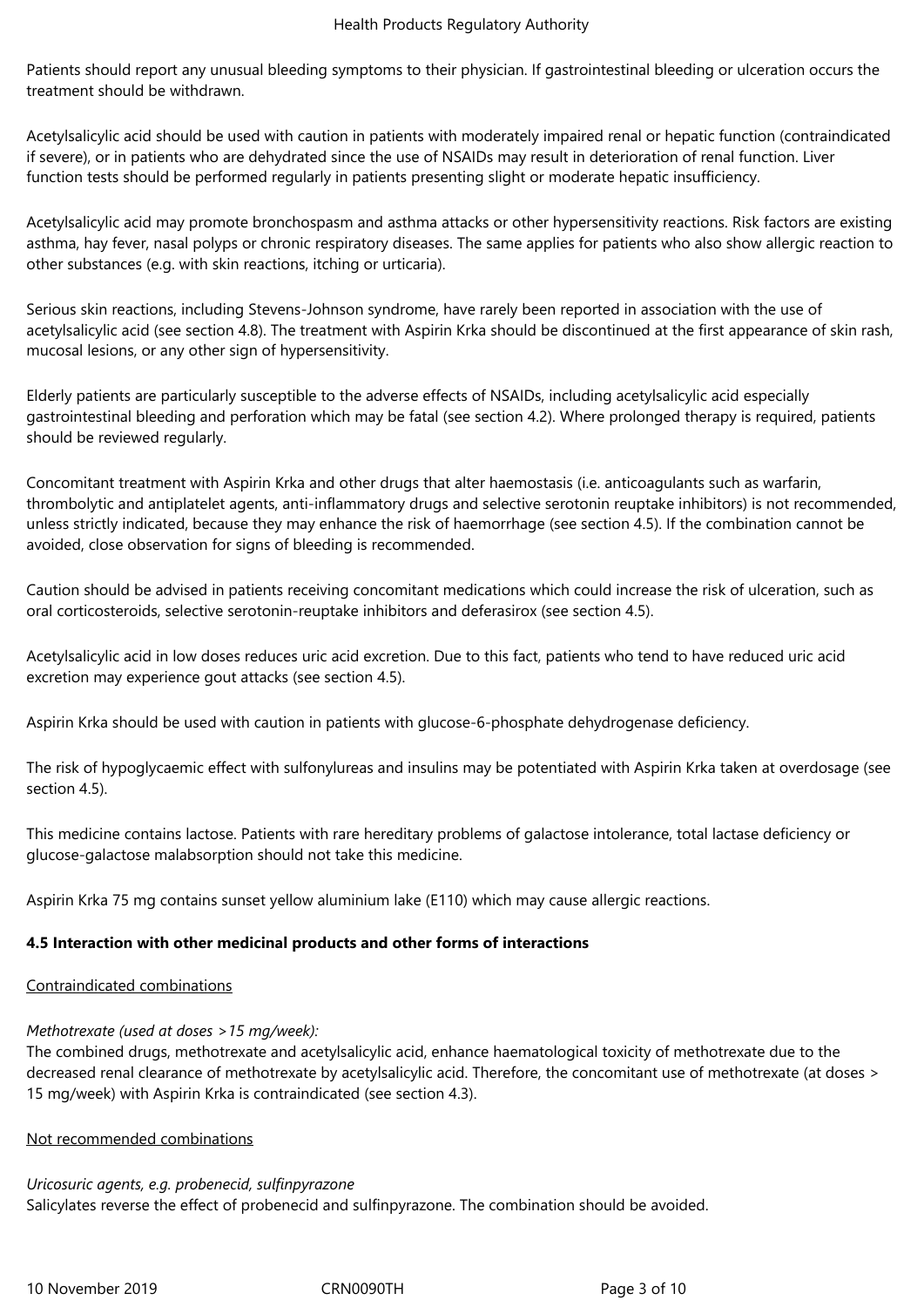### Combinations requiring precautions for use or to be taken into account

### *Anticoagulants and thrombolytics e.g. coumarin, heparin, warfarin, alteplase*

Increased risk of bleeding due to inhibited thrombocyte function, injury of the duodenal mucosa and displacement of oral anticoagulants from their plasma protein binding sites. The bleeding time should be monitored (see section 4.4). Particularly, treatment with acetylsalicylic acid should not be initiated within the first 24 hours after treatment with alteplase in acute stroke patients. Concomitant use is therefore not recommended.

*Anti-platelet agents (e.g clopidogrel, ticlopidine, cilostazol and dipyridamole) and selective serotonin reuptake inhibitors (SSRIs; such as sertraline or paroxetine)*

Increased risk of gastrointestinal bleeding (see section 4.4).

### *Antidiabetics, e.g. sulphonylureas and insulin*

Salicylates may increase the hypoglycaemic effect of antidiabetics. Thus, some downward re-adjustment of the dosage of the antidiabetic may be appropriate if large doses of salicylates are used. Increased blood glucose controls are recommended.

### *Digoxin and lithium*

Acetylsalicylic acid impairs the renal excretion of digoxin and lithium, resulting in increased plasma concentrations. Monitoring of plasma concentrations of digoxin and lithium is recommended when initiating and terminating treatment with acetylsalicylic acid. Dose adjustment may be necessary

### *Diuretics and antihypertensives*

NSAIDs may decrease the antihypertensive effects of diuretics and other antihypertensive agents. Blood pressure should be well monitored.Concomitant administration with ACE-inhibitors, angiotensin II receptor antagonists and calcium-channel blocker increases the risk of acute renal insufficiency in combination with high-dose ASA.

Loop diuretics: Risk of acute renal failure due to the decreased glomerual filtration via decreased renal prostaglandin synthesis. Hydrating the patient and monitoring renal function at the start of the treatment is recommended. In case of association with verapamil the bleeding time should be monitored.

#### *Carbonic anhydrase inhibitors (acetazolamide)*

May result in severe acidosis and increased central nervous system toxicity

#### *Systemic corticosteroids*

The risk of gastrointestinal ulceration and bleeding may be increased when acetylsalicylic acid and corticosteroids are co-administered (see section 4.4).

### *Methotrexate (used at doses <15 mg/week):*

The combined drugs, methotrexate and acetylsalicylic acid, may increase haematological toxicity of methotrexate due to decreased renal clearance of methotrexate by acetylsalicylic acid. Weekly blood count checks should be done during the first weeks of the combination. Enhanced monitoring should take place in the presence of even mildly impaired renal function, as well, as in elderly.

#### *Other NSAIDs*

Increased risk of ulcerations and gastrointestinal bleeding due to synergistic effects.

#### *Ibuprofen*

Experimental data suggest that ibuprofen may inhibit the effect of low dose acetylsalicylic acid on platelet aggregation when they are dosed concomitantly. However, the limitations of these data and the uncertainties regarding extrapolation of ex vivo data to the clinical situation imply that no firm conclusions can be made for regular ibuprofen use, and no clinically relevant effect is considered to be likely for occasional ibuprofen use (see section 5.1).

#### *Metamizole*

Metamizole may reduce the effect of acetylsalicylic acid on platelet aggregation, when taken concomitantly. Therefore, this combination should be used with caution in patients taking low dose acetylsalicylic acid for cardioprotection.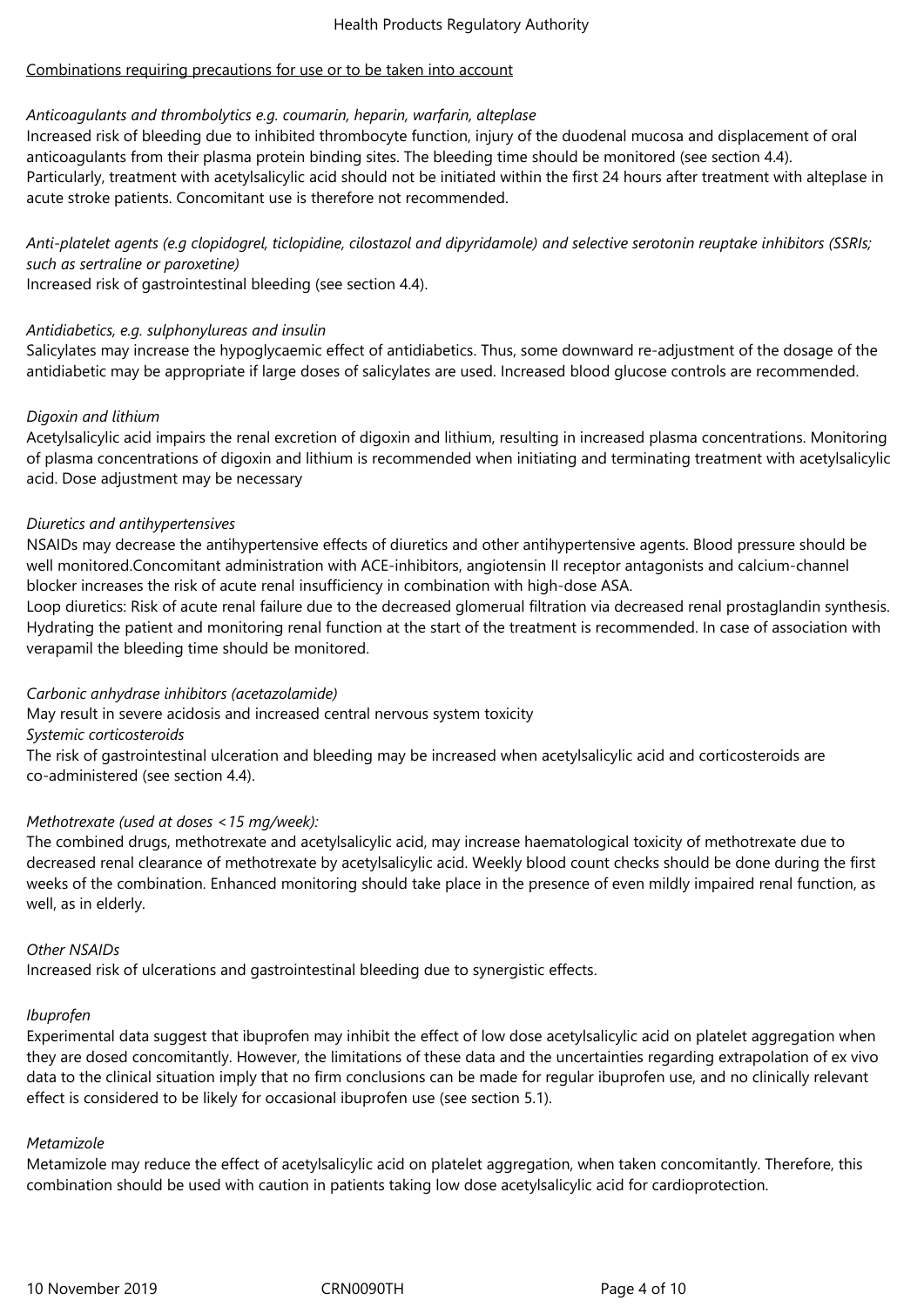### *Ciclosporin, tacrolimus*

Concomitant use of NSAIDs and ciclosporin or tacrolimus may increase the nephrotoxic effect of ciclosporin and tacrolimus. The renal function should be monitored in case of concomitant use of these agents and acetylsalicylic acid.

#### *Valproate*

Acetylsalicylic acid has been reported to decrease the binding of valproate to serum albumin, thereby increasing its free plasma concentrations at steady state.

#### *Phenytoin*

Salicylate diminishes the binding of phenytoin to plasma albumin. This may lead to decreased total phenytoin levels in plasma, but increased free phenytoin fraction. The unbound concentration, and thereby the therapeutic effect, does not appear to be significantly altered.

#### *Alcohol*

Concomitant administration of alcohol and acetylsalicylic acid increases the risk of gastrointestinal bleeding.

#### **4.6 Fertility, pregnancy and lactation**

#### **Pregnancy**

#### *Low doses (up to 100 mg/day):*

Clinical studies indicate that doses up to 100 mg/day for restricted obstetrical use, which require specialised monitoring, appear safe.

#### *Doses of 100- 500 mg/day:*

There is insufficient clinical experience regarding the use of doses above 100 mg/day up to 500 mg/day. Therefore, the recommendations below for doses of 500 mg/day and above apply also for this dose range.

#### *Doses of 500 mg/day and above:*

Inhibition of prostaglandin synthesis may adversely affect the pregnancy and/or the embryo/foetal development. Data from epidemiological studies suggest an increased risk of miscarriage and of cardiac malformation and gastroschisis after use of a prostaglandin synthesis inhibitor in early pregnancy. The absolute risk for cardiovascular malformation was increased from less than 1%, up to approximately 1.5 %. The risk is believed to increase with dose and duration of therapy. In animals, administration of a prostaglandin synthesis inhibitor has been shown to result in increased pre- and post-implantation loss and embryo-foetal lethality. In addition, increased incidences of various malformations, including cardiovascular, have been reported in animals given a prostaglandin synthesis inhibitor during the organogenetic period. During the first and second trimester of pregnancy, acetylsalicylic acid should not be given unless clearly necessary. If acetylsalicylic acid is used by a woman attempting to conceive, or during the first and second trimester of pregnancy, the dose should be kept as low and duration of treatment as short as possible.

During the third trimester of pregnancy, all prostaglandin synthesis inhibitors may expose the foetus to:

- cardiopulmonary toxicity (with premature closure of the ductus arteriosus and pulmonary hypertension);
- renal dysfunction, which may progress to renal failure with oligo-hydroamniosis;

the mother and the neonate, at the end of pregnancy, to:

- possible prolongation of bleeding time, an anti-aggregating effect which may occur even at very low doses.
- inhibition of uterine contractions resulting in delayed or prolonged labour.

Consequently, acetylsalicylic acid at doses of 100 mg/day and higher is contraindicated during the third trimester of pregnancy.

#### Breastfeeding

Low quantities of salicylates and of their metabolites are excreted into the breast milk. Since adverse effects for the infant have not been reported up to now, short-term use of the recommended dose does not require suspending lactation. In cases of long-term use and/or administration of higher doses, breastfeeding should be discontinued.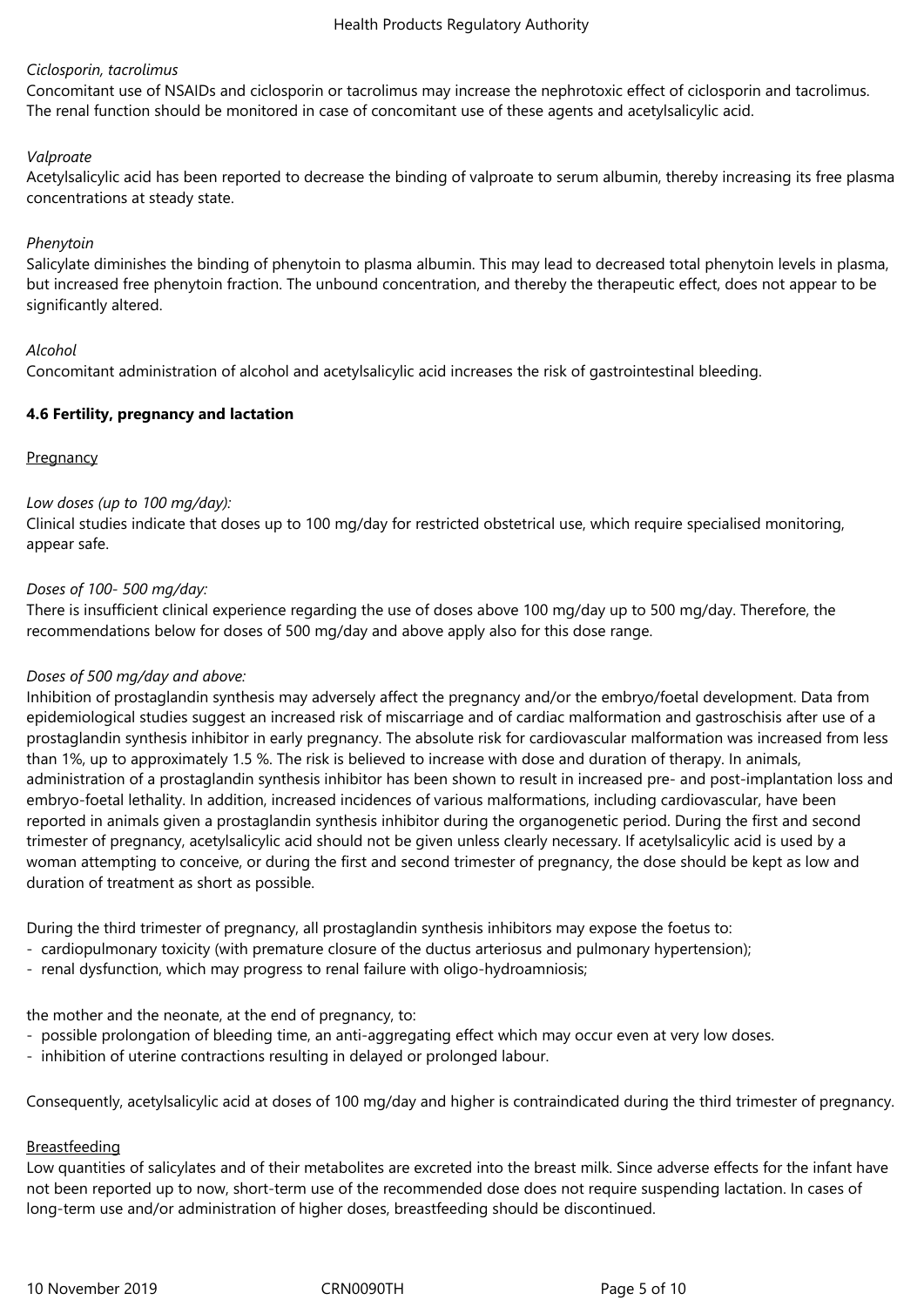### **4.7 Effects on ability to drive and use machines**

No studies on the effects on the ability to drive and use machines have been performed with Aspirin Krka. Based on the pharmacodynamic properties and the side effects of acetylsalicylic acid, no influence on the reactivity and the ability to drive or use machines is expected.

### **4.8 Undesirable effects**

- Very common ( $\geq 1/10$ )
- Common (≥ 1/100 to < 1/10)
- Uncommon (≥ 1/1,000 to < 1/100)
- $-$  Rare (≥ 1/10,000 to < 1/1,000)
- Very rare (< 1/10,000)
- Not known (cannot be estimated from the available data)

|                                               | Common                              | Uncommon | Rare                                                                                                  | Not known                                                                                                                                                                                                                                                                                                                                                                                                                                                                                                     |
|-----------------------------------------------|-------------------------------------|----------|-------------------------------------------------------------------------------------------------------|---------------------------------------------------------------------------------------------------------------------------------------------------------------------------------------------------------------------------------------------------------------------------------------------------------------------------------------------------------------------------------------------------------------------------------------------------------------------------------------------------------------|
| Blood and<br>lymphatic<br>system<br>disorders | Increased<br>bleeding<br>tendencies |          | Thrombocytopenia, granulocytosis, aplastic anaemia                                                    | Cases of<br>bleeding with<br>prolonged<br>bleeding time<br>such as<br>epistaxis,<br>gingival<br>bleeding.<br>Symptoms may<br>persist for a<br>period of 4-8<br>days after<br>acetylsalicylic<br>acid<br>discontinuation.<br>As a result<br>there may be<br>an increased<br>risk of bleeding<br>during surgical<br>procedures.<br>Existing<br>(haematemesis,<br>melaena) or<br>occult<br>gastrointestinal<br>bleeding, which<br>may lead to<br>iron deficiency<br>anaemia (more<br>common at<br>higher doses). |
| Immune system<br>disorders                    |                                     |          | Hypersensitivity reactions, angio-oedema, allergic<br>oedema, anaphylactic reactions including shock. |                                                                                                                                                                                                                                                                                                                                                                                                                                                                                                               |
| Metabolism and<br>nutrition<br>disorders      |                                     |          |                                                                                                       | Hyperuricemia,<br>hypoglycaemia                                                                                                                                                                                                                                                                                                                                                                                                                                                                               |
| Nervous system<br>disorders                   |                                     |          | Intracranial haemorrhage                                                                              | Headache,<br>vertigo                                                                                                                                                                                                                                                                                                                                                                                                                                                                                          |
| Ear and<br>labyrinth                          |                                     |          |                                                                                                       | Reduced<br>hearing ability;                                                                                                                                                                                                                                                                                                                                                                                                                                                                                   |

10 November 2019 CRN0090TH Page 6 of 10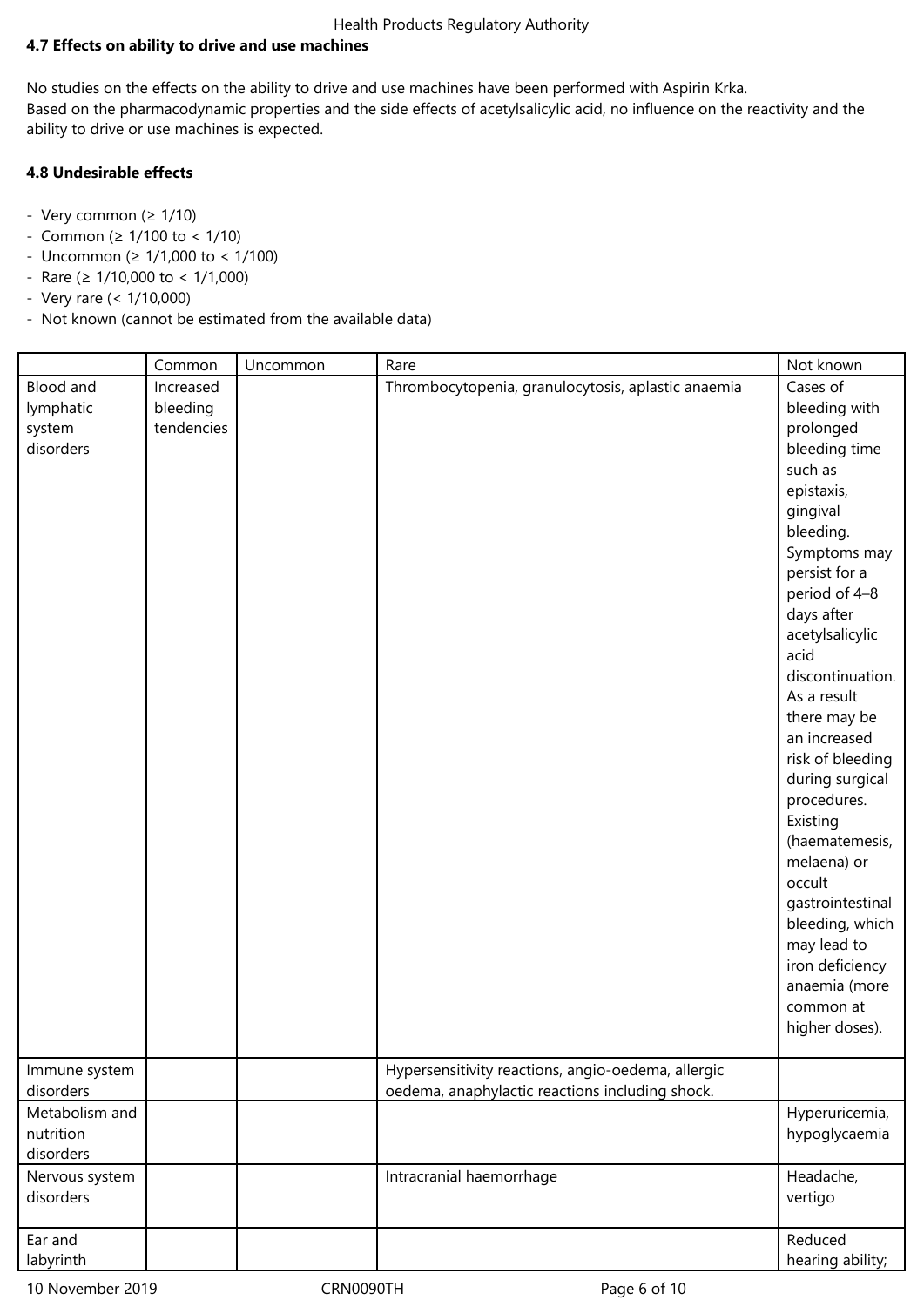| disorders                                                |                                                 |                    |                                                                                              |                                                          |
|----------------------------------------------------------|-------------------------------------------------|--------------------|----------------------------------------------------------------------------------------------|----------------------------------------------------------|
| Respiratory,<br>thoracic and<br>mediastinal<br>disorders |                                                 | Rhinitis, dyspnoea | Bronchospasm, asthma attacks                                                                 |                                                          |
| Gastrointestinal<br>disorders                            | Dyspepsia;<br>nausea,<br>vomiting,<br>diarrhoea |                    | Severe gastrointestinal haemorrhage,                                                         | Gastric or<br>duodenal ulcers<br>and perforation         |
| Hepatobiliary<br>disorders                               |                                                 |                    | Reye's syndrome                                                                              | Hepatic<br>insufficiency,<br>hepatic enzyme<br>increased |
| Skin and<br>subcutaneous<br>tissue disorders             |                                                 | Urticaria          | Stevens-Johnson syndrome, Lyells syndrome, purpura,<br>erythema nodosum, erythema multiforme |                                                          |
| Renal and<br>urinary<br>disorders                        |                                                 |                    |                                                                                              | Impaired renal<br>function, acute<br>renal failure       |
| Reproductive<br>system and<br>breast disorders           |                                                 |                    | Menorrhagia                                                                                  |                                                          |

### Reporting of suspected adverse reactions

Reporting suspected adverse reactions after authorisation of the medicinal product is important. It allows continued monitoring of the benefit/risk balance of the medicinal product. Healthcare professionals are asked to report any suspected adverse reactions via HPRA Pharmacovigilance, Earlsfort Terrace, IRL - Dublin 2; Tel: +353 1 6764971; Fax: +353 1 6762517. Website: www.hpra.ie; E-mail: medsafety@hpra.ie.

#### **4.9 Overdose**

Althoug[h considerable](http://www.hpra.ie/) inter-i[ndividual variations a](mailto:medsafety@hpra.ie)re involved, it can be considered that the toxic dose is about 200 mg/kg in adults and 100 mg/kg in children. The lethal dose of acetylsalicylic acid is 25‑30 grams. Plasma salicylate concentrations above 300 mg/l indicate intoxication. Plasma concentrations above 500 mg/l in adults and 300 mg/l in children generally cause severe toxicity.

Overdose may be harmful for elderly patients and particularly for small children (therapeutic overdose or frequent accidental intoxications may be fatal).

#### Symptoms of moderate intoxications

Tinnitus, hearing disorders, headache, vertigo, confusion and gastrointestinal symptoms (nausea, vomiting and abdominal pain).

#### Symptoms of severe intoxications

Symptoms are related to severe disruption of the acid-base balance. In the first instance hyperventilation occurs, which results in respiratory alkalosis. Respiratory acidosis ensues due to suppression of the respiratory centre. In addition, metabolic acidosis occurs as a result of the presence of salicylate.

Since younger children are often not seen until they have reached a late stage of intoxication, they are usually in the stage of acidosis.

Furthermore, the following symptoms may occur: hyperthermia and perspiration, resulting in dehydration: feelings of restlessness, convulsions, hallucinations and hypoglycaemia. Depression of the nervous system may lead to coma, cardiovascular collapse or respiratory arrest.

#### Management

If a toxic dose has been ingested, hospital admission is required. In the event of moderate intoxication, inducing the patient to vomit should be attempted.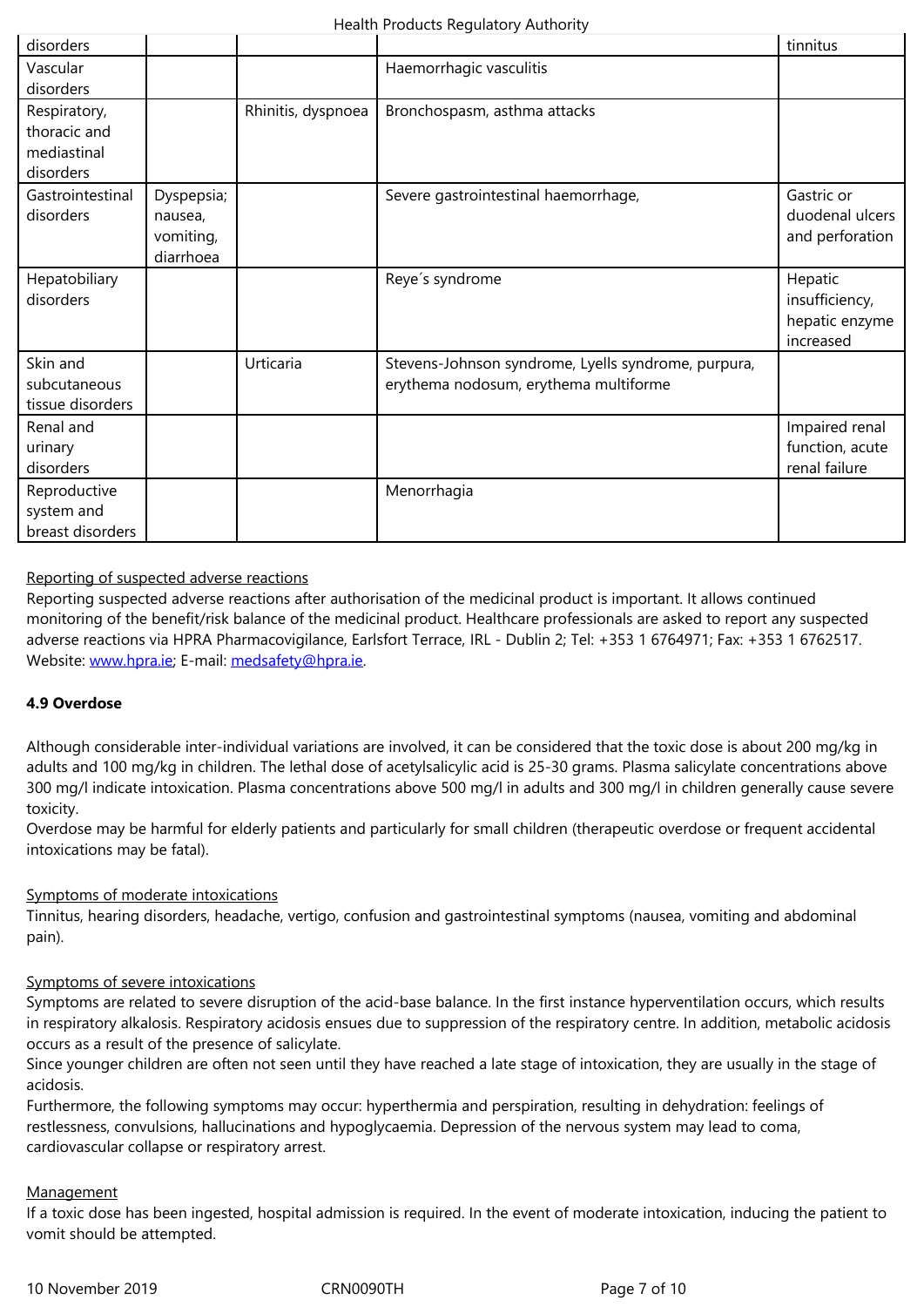#### Health Products Regulatory Authority

If this fails, gastric lavage may be attempted during the first hour after ingestion of a substantial amount of the medicine.

Afterwards, administer activated carbon (adsorbent) and sodium sulphate (laxative).

Activated charcoal may be given as a single dose (50 g for an adult, 1 g/kg body weight for a child up to 12 years).

Alkalisation of the urine (250 mmol NaHCO<sup>3</sup>, for three hours) whilst checking urine pH levels.

In the event of severe intoxication, haemodialysis is to be preferred.

Other symptoms to be treated symptomatically.

### **5 PHARMACOLOGICAL PROPERTIES**

### **5.1 Pharmacodynamic properties**

Pharmacotherapeutic group: Antithrombotic agents: platelet aggregation inhibitors excl. Heparin, ATC code: B01AC06

### Mechanism of action

Acetylsalicylic acid inhibits the platelet activation: blocking the platelet cyclooxygenase by acetylation, it inhibits thromboxane  $A^2$ synthesis, a physiological activating substance released by the platelets and which would play a role in the complications of the atheromatous lesions.

Inhibition of TXA<sup>2</sup>-synthesis is irreversible, because thrombocytes, which have no nucleus, are not capable (due to lack of protein synthesis capability) to synthesise new cyclooxygenase, which had been acetylated by acetylsalicylic acid.

### Pharmacodynamic effects

The repeated doses from 20 to 325 mg involve an inhibition of the enzymatic activity from 30 to 95%.

Due to the irreversible nature of the binding, the effect persists for the lifespan of a thrombocyte (7-10 days). The inhibiting effect does not exhaust during prolonged treatments and the enzymatic activity gradually begins again upon renewal of the platelets 24 to 48 hours after treatment interruption.

Acetylsalicylic acid extends bleeding time on average by approximately 50 to 100%, but individual variations can be observed. Experimental data suggest that ibuprofen may inhibit the effect of low dose acetylsalicylic acid on platelet aggregation when they are dosed concomitantly.

In one study, when a single dose of ibuprofen 400 mg was taken within 8 h before or within 30 min after immediate release acetylsalicylic acid dosing (81 mg), a decreased effect of acetylsalicylic acid on the formation of thromboxane or platelet aggregation occurred. However, the limitations of these data and the uncertainties regarding extrapolation of ex vivo data to the clinical situation imply that no firm conclusions can be made for regular ibuprofen use, and no clinically relevant effect is considered to be likely for occasional ibuprofen use.

### **5.2 Pharmacokinetic properties**

#### Absorption

After oral administration, acetylsalicylic acid is rapidly and completely absorbed from the gastrointestinal tract. The principal site of absorption is the proximal small intestine. However, a significant portion of the dosage is already hydrolysed to salicylic acid in the intestinal wall during the absorption process. The degree of hydrolysis is dependent on the rate of absorption. After intake of Aspirin Krka gastro-resistant tablets the maximum plasma levels of acetylsalicylic acid and salicylic acid are reached after about – 3.5 and 4.5 hours, respectively, following administration in the fasted state. If the tablets are taken with food, maximum plasma levels are reached approximately 3 hours later than in the fasted state.

### **Distribution**

Acetylsalicylic acid as well as the main metabolite salicylic acid, are extensively bound to plasma proteins, primarily albumin, and distributed rapidly into all parts of the body. The degree of protein binding of salicylic acid is strongly dependant of both the salicylic acid and albumin concentration. The volume of distribution of acetylsalicylic acid is ca. 0.16 l/kg of body weight. Salicylic acid slowly diffuses into the synovial fluid, crosses the placental barrier and passes into breast milk.

### Biotransformation

Acetylsalicylic acid is rapidly metabolised to salicylic acid, with a half-life of 15-30 minutes. Salicylic acid is subsequently predominantly converted into glycine and glucuronic acid conjugates, and traces of gentisic acid. Elimination kinetics of salicylic acid is dose-dependent, because the metabolism is limited by liver enzyme capacity. Thus,

elimination half-time varies and is 2‑3 hours after low doses, 12 hours after usual analgetic doses and 15-30 hours after high therapeutic doses or intoxication.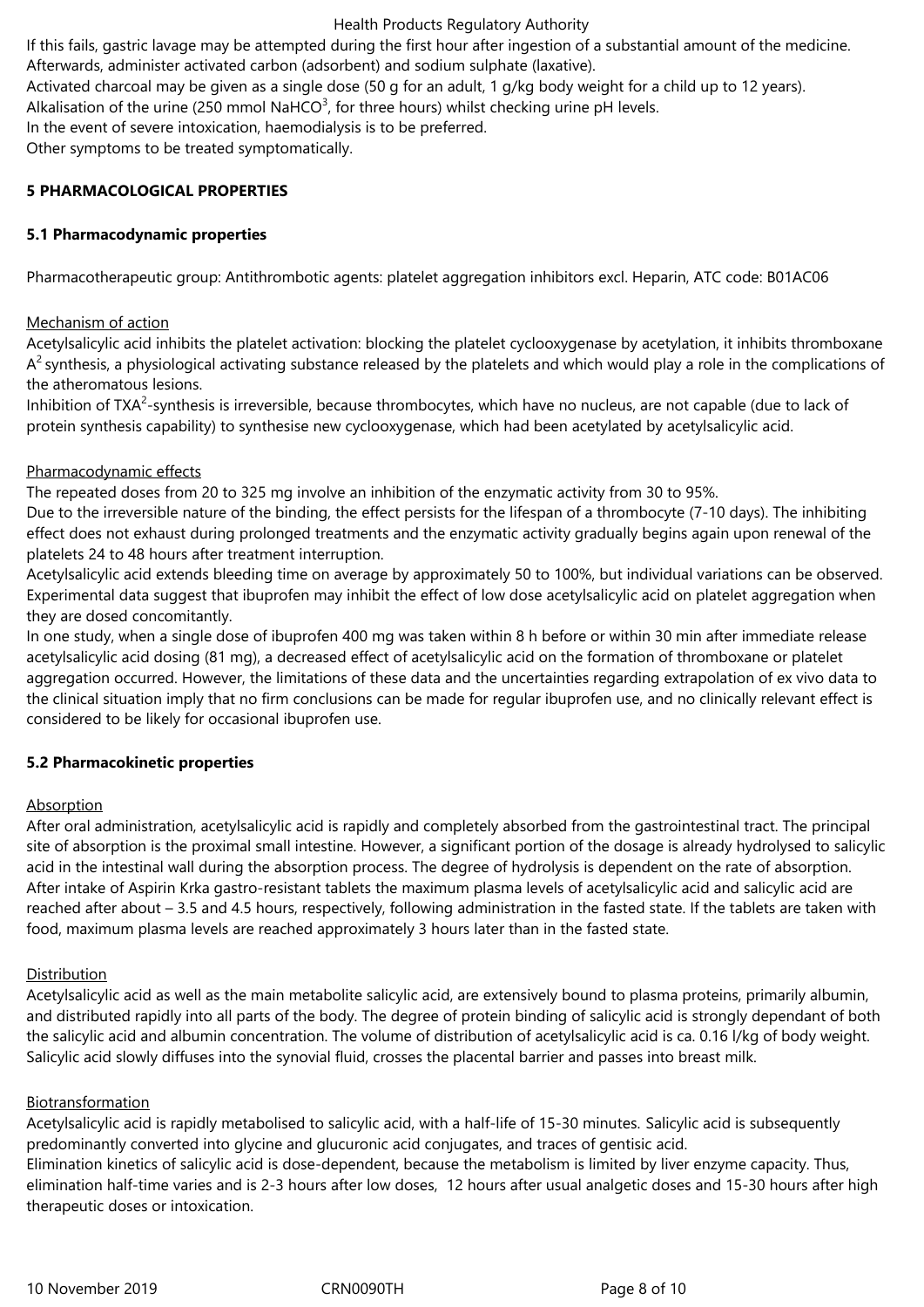### **Elimination**

Salicylic acid and its metabolites are predominantly excreted via the kidneys.

# **5.3 Preclinical safety data**

The preclinical safety profile of acetylsalicylic acid is well documented.

In experimental animal studies, salicylates have shown no other organ injury than renal damage.

In rat studies, fetotoxicity and teratogenic effects were observed with acetylsalicylic acid at maternotoxic doses. Clinical relevance is unknown as the doses used in non-clinical studies are much higher (7 times at least) than the maximal recommended doses in targeted cardiovascular indications.

Acetylsalicylic acid was extensively investigated with regard to mutagenic and carcinogenic effects. The results as a whole show no relevant signs for any mutagenic or carcinogenic effects in mice and rat studies.

# **6 PHARMACEUTICAL PARTICULARS**

# **6.1 List of excipients**

*Tablet core* lactose monohydrate cellulose, microcrystalline silica, colloidal anhydrous potato starch talc triacetin methacrylic acid-ethylacrylate copolymer (1:1) dispersion 30% sodium dodecyl suphate Ph. Eur.\* polysorbate 80 Ph. Eur.\*

*Film-coating* polyvinyl alcohol (E1203) titanium dioxide (E171) macrogol 3350 (E1521) carmine (E120) sunset yellow aluminium lake (E110)

\* It may contain sodium dodecyl sulfate and polysorbate 80

# **6.2 Incompatibilities**

Not applicable.

# **6.3 Shelf life**

3 years

# **6.4 Special precautions for storage**

Do not store above 25°C. Store in the original package in order to protect from light.

### **6.5 Nature and contents of container**

Blister (PVC/Aluminium).

10 November 2019 CRN0090TH Page 9 of 10 *Pack sizes:* Blisters: 28, 30, 50, 56, 60, 84, 90 and 100 gastro-resistant tablets.